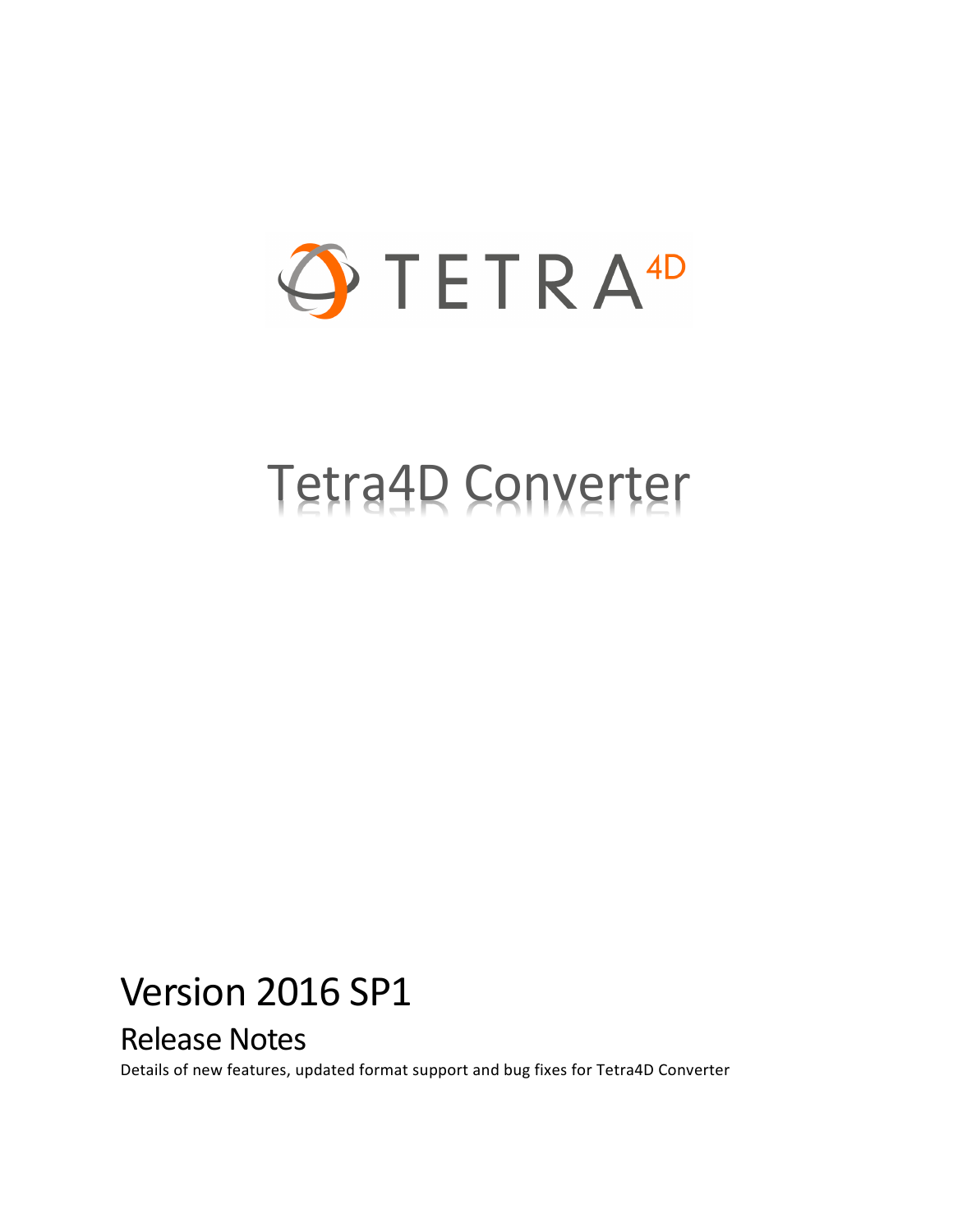### **Table of Contents**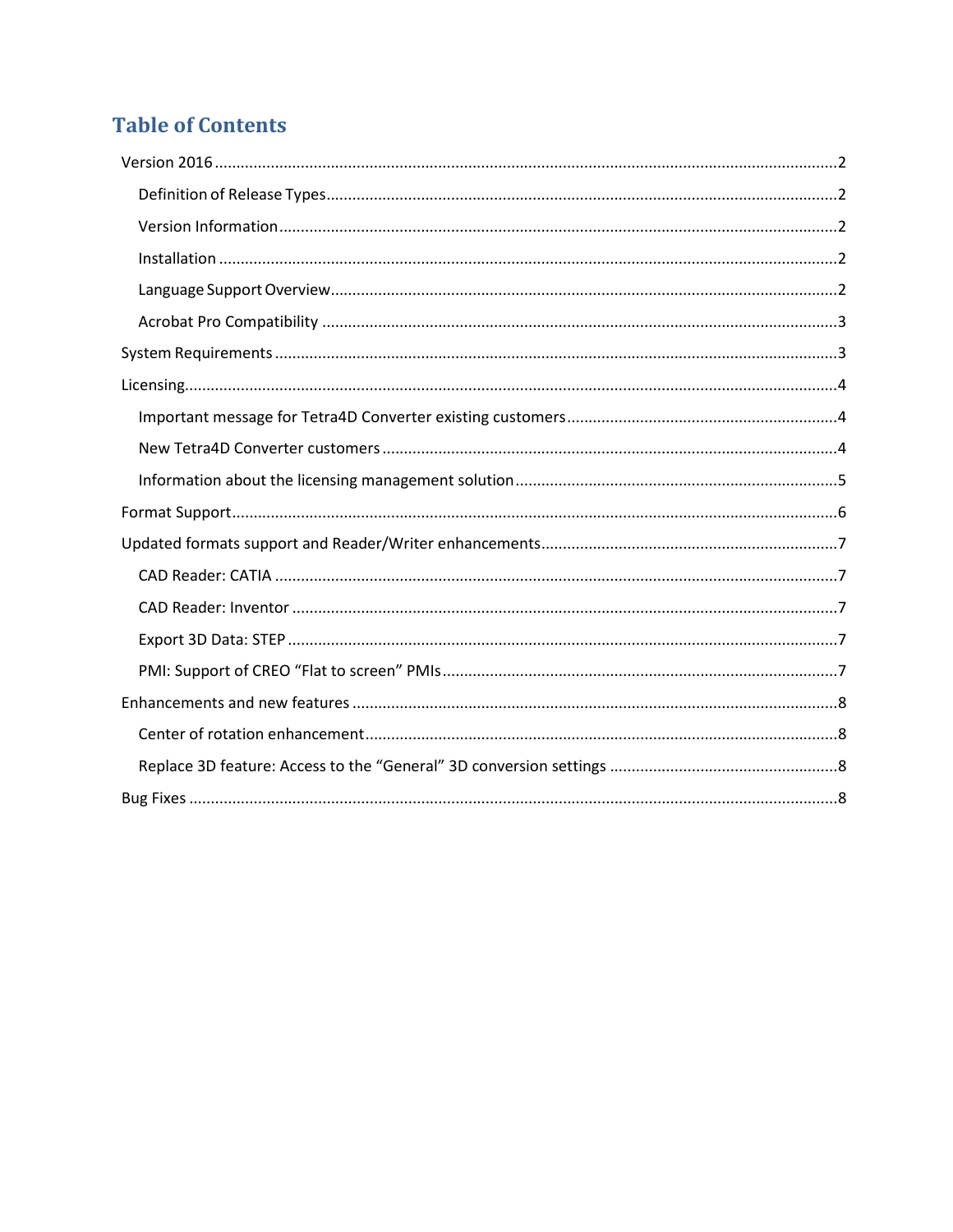### <span id="page-2-0"></span>**Version 2016**

#### <span id="page-2-1"></span>**Definition of Release Types**

We define each release type as follows:

- **Major release**: A major release associated with an incremented release number (e.g. 2016) and an approximate 12 month product cycle.
- **Minor release**: An update betweenmajorreleasesthat may include support for new file formats, new versions of currently supported formats, and bug fixes. These updates are Service Pack (SP), and are defined with an additional incremented number put aside the major release information (e.g. 2016.1 for the first Service pack of release 2016)
- **Out of cycle patch**: An unscheduled update. These contain few functional updates with the intention to limit impact.

#### <span id="page-2-2"></span>**Version Information**

| <b>Item</b>       | <b>Version Number</b> |
|-------------------|-----------------------|
| Tetra4D Converter | 2016.1.x              |

Notice that the third number is used to differentiate builds of the software, and may not be continuous.

#### <span id="page-2-3"></span>**Installation**

This version can be installed over any prior installation of Tetra4D Converter. For more installation information, please refer to the Tetra4D [Converter Installation Guide](http://www.tetra4d.com/documentation/) or visit our [support page.](http://www.tetra4d.com/support/)

#### <span id="page-2-4"></span>**Language Support Overview**

Tetra4D Converter provides support for multiple languages as noted in the table below. However, the language used is controlled by the local Adobe Acrobat® installation. If there is a Tetra4D Converter language option that matches the Acrobat installation, then that language is used; if not, Tetra4D Converter defaults to English.

Tier 1 and Tier 2 are as defined by Adobe Systems.

| Tier     | <b>Tetra4D Converter Supported Languages</b>   |
|----------|------------------------------------------------|
| l Tier 1 | English, French, German, Japanese              |
| l Tier 2 | Brazilian Portuguese, Italian, Korean, Spanish |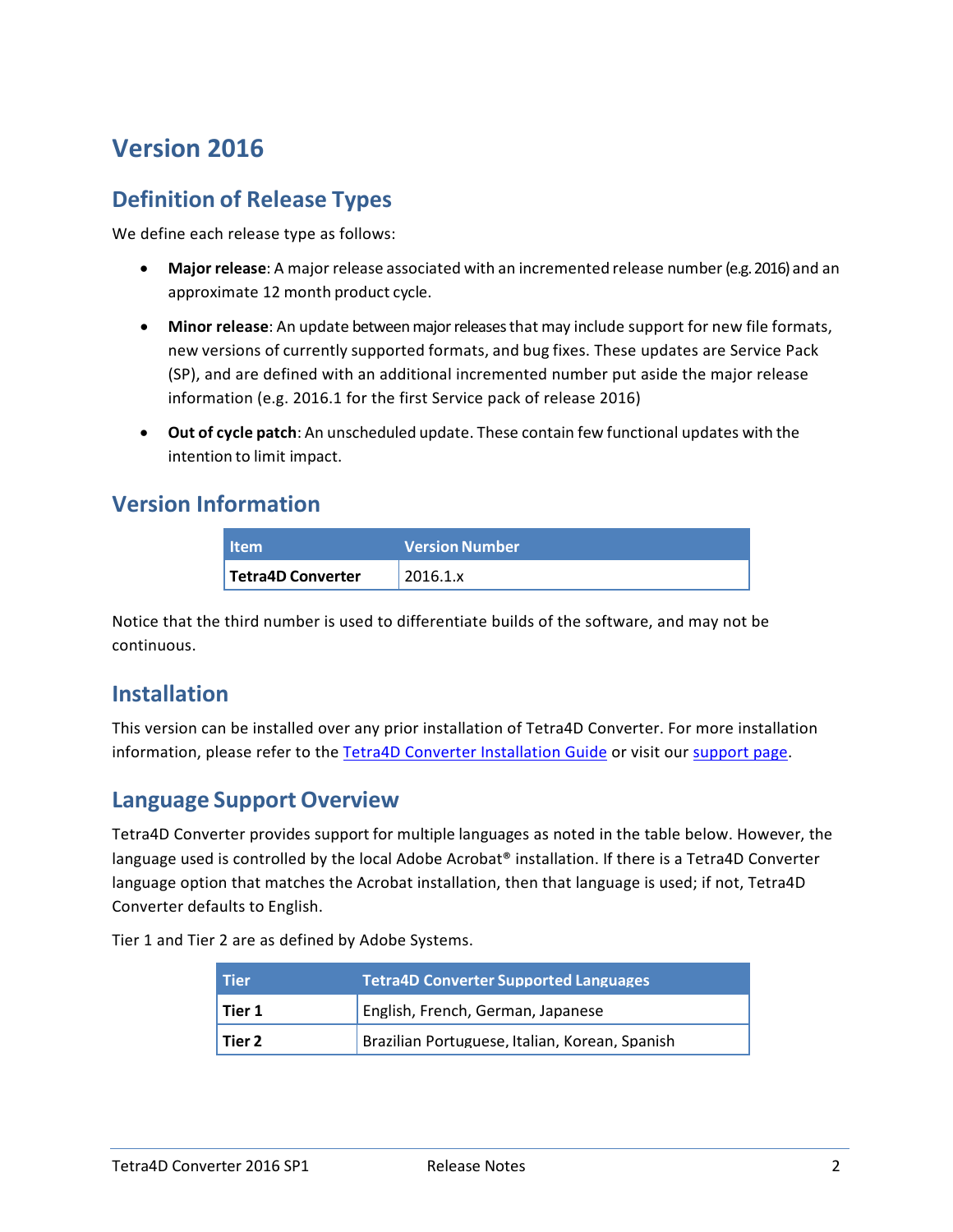### <span id="page-3-0"></span>**Acrobat Pro Compatibility**

The Tetra4D Converter is a plug-in for Adobe Acrobat Pro. The following table provides information about tested version compatibility. Note that older versions of Tetra4D Converter may work with newer Acrobat Pro releases, even if compatibility is not explicitly mentioned here.

| <b>Tetra4D</b><br><b>Converter</b> | <b>Compatible Acrobat Pro X/XI/DC Versions</b>                                                                                           |
|------------------------------------|------------------------------------------------------------------------------------------------------------------------------------------|
| 2016                               | - to 2015.006.30198 (classic track)<br>Acrobat DC: 2015.000.00000<br>- to 2015.017.20050 (Continuous track)<br>Acrobat 11.0.0 to 11.0.17 |
| 5.0 and 5.1                        | Acrobat DC: 2015.000.00000 to 2015.006.30198<br>Acrobat 11.0.0 to 11.0.17<br>Acrobat 10.0.0 to 10.1.16                                   |

### <span id="page-3-1"></span>**System Requirements**

Please refer to the installation guide to access to the system requirements.

Please notice that since version 5.0, the Tetra4D Converter no longer supports the following Microsoft® Windows® operating systems

- Windows XP
- Windows Server 2003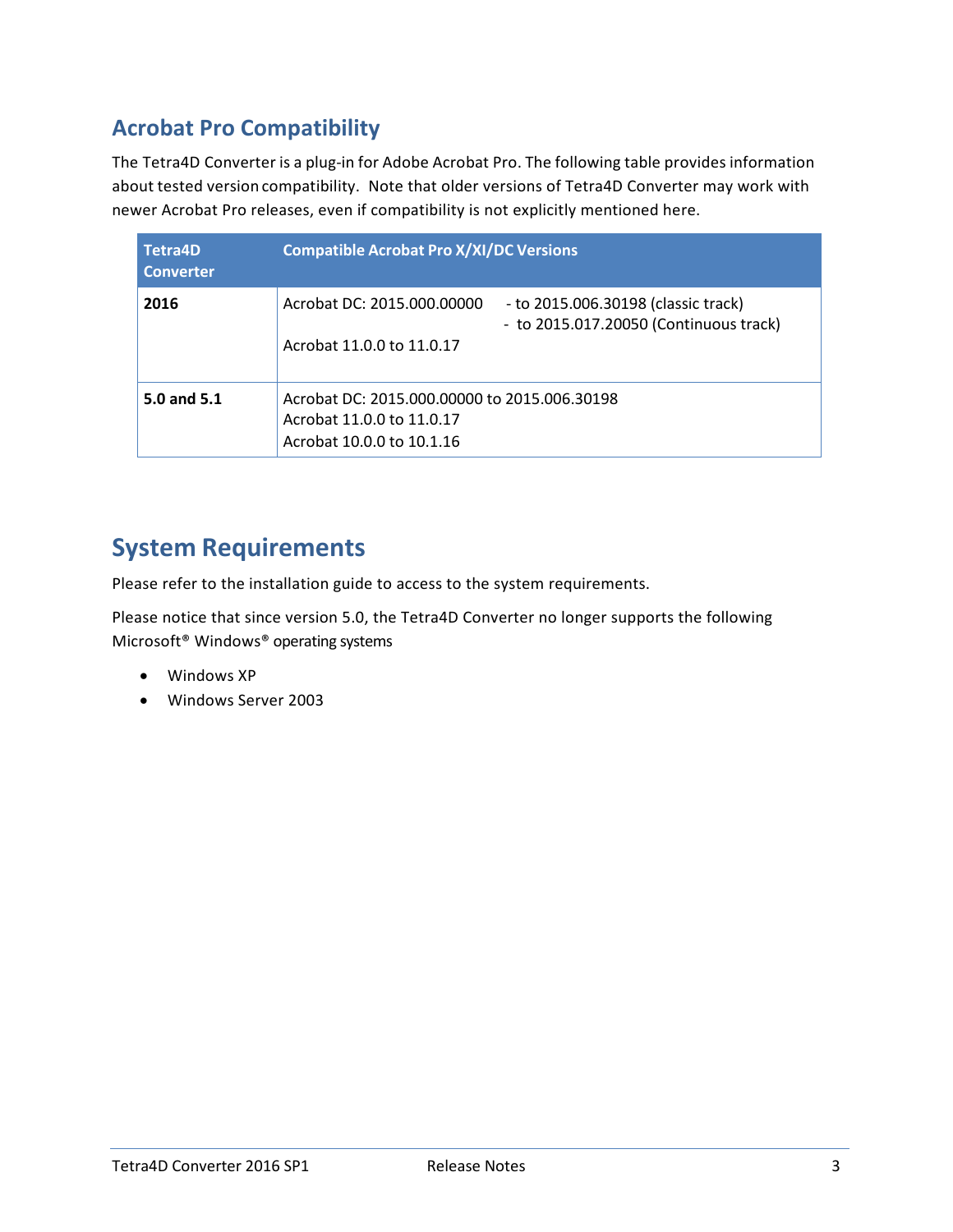### <span id="page-4-0"></span>**Licensing**

#### <span id="page-4-1"></span>**Important message for Tetra4D Converter existing customers**

Since version 5.1, **Tetra4D Converter** comes with a new license management solution.

**Tetra4D Converter 2016** is a major release, and requires a new license.

Even if you already installed and licensed version 5.1, you will need to change your license and activate the seats when **Tetra4D Converter 2016** is installed.

Notice that if you are under regular maintenance, you should automatically receive information to retrieve your serial number for **Tetra4D Converter 2016,** in an email from tetra4d.com.

Please carefully read the [Tetra4D Converter Installation Guide](http://www.tetra4d.com/documentation/) for explanations on how to activate your licenses.

#### <span id="page-4-2"></span>**New Tetra4D Converter customers**

You should automatically receive information to retrieve your serial number for **Tetra4D Converter 2016,** in an email from tetra4d.com.

Please carefully read the [Tetra4D Converter Installation Guide](http://www.tetra4d.com/documentation/) for explanations on how to activate your licenses.

Note that the Tetra4D Converter will run in trial mode for 28 days after installation, providing you with an opportunity to use the product temporarily without a serial number.

You will have full functionality of the software during the trial period. If you experience any problem during the installation and activation process, please contact support by visiting our [support page.](http://www.tetra4d.com/support/)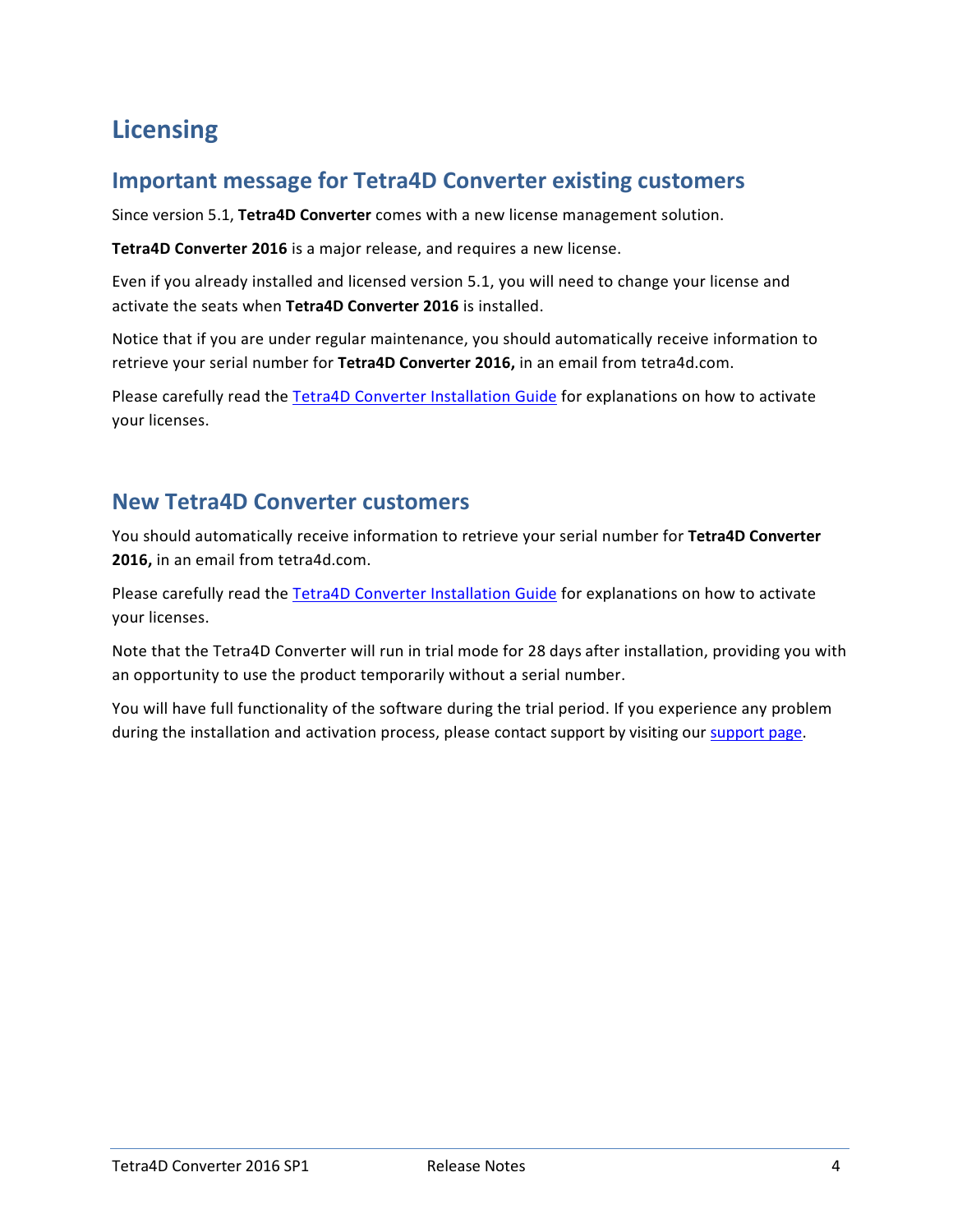### <span id="page-5-0"></span>**Information about the licensing management solution**

A new licensing management solution has been implemented with **Tetra4D Converter 5.1**, to offer more flexibility and autonomy to customers to manage their licenses:

- Licensing the Tetra4D Converter can be done directly by customers, without requiring customers to contact Tetra4D support.
- Online and offline activations are supported
	- $\circ$  Online activation requires a few actions and is fully performed within the product (no support request, no email communication)
	- $\circ$  In case of offline activation, information to activate the seat has to be communicated through email
- Activation / deactivation is enabled to make it possible to transfer a license from a computer to another one
	- $\circ$  Case where a computer is not anymore used and the license has to be transferred to another one
	- o The transfer can be performed directly by the customer

#### Remark:

- o The transfer of a license has to be occasional, and is only allowed in case of:
- o Computer crash
- o Computer change

The Tetra4D support team is available to answer to any question and to help whenever needed. To receive assistance from the support team, please contact support by visiting our [support page.](http://www.tetra4d.com/support/)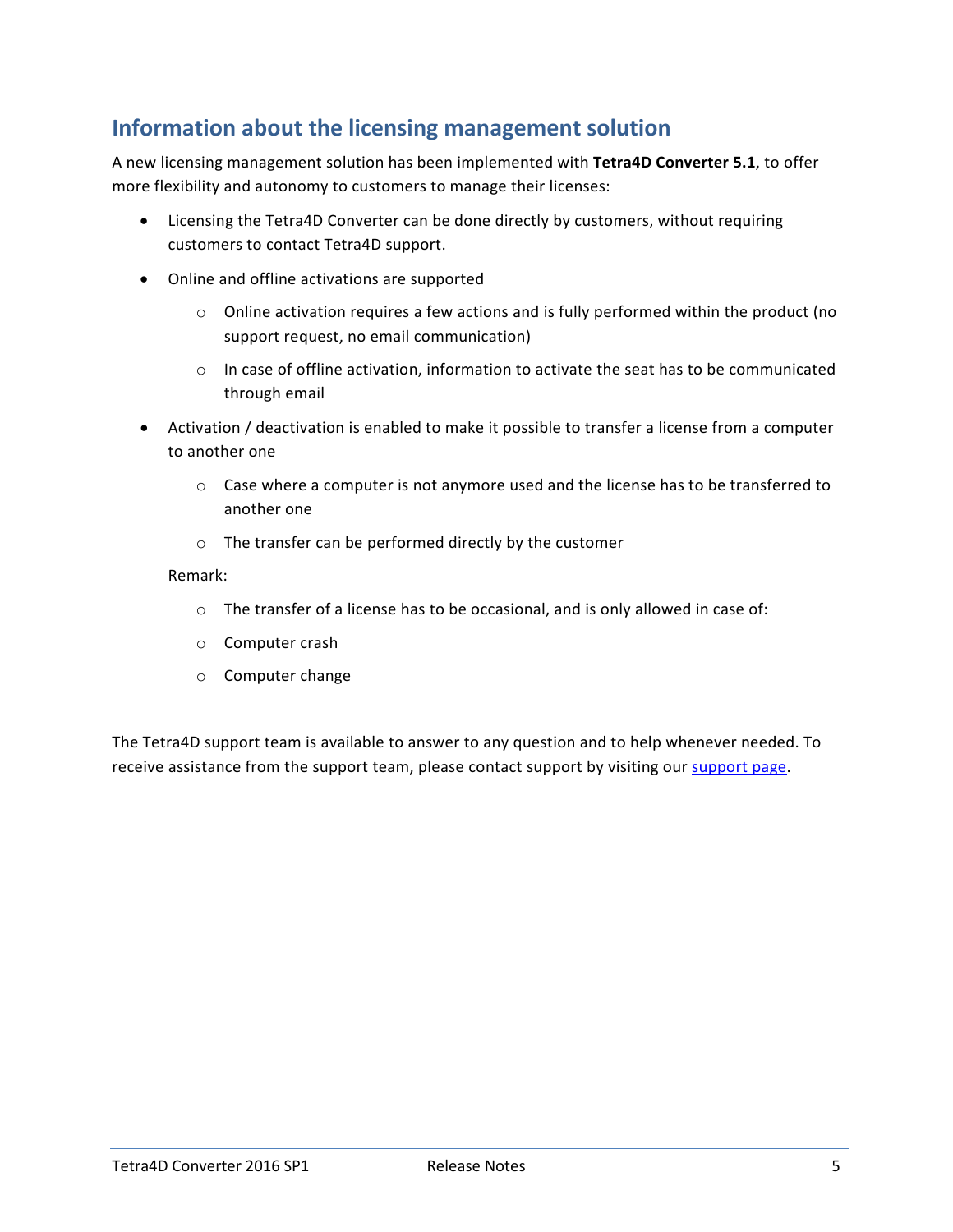### <span id="page-6-0"></span>**Format Support**

This release supports reading the following 3D file formats:

| <b>Format</b>                            | <b>Version</b>                      | <b>Extensions</b>                                 |
|------------------------------------------|-------------------------------------|---------------------------------------------------|
| <b>ACIS (SAT)</b>                        | Up to v23.0                         | SAT, SAB                                          |
| <b>Autodesk Inventor</b>                 | Up to 2017                          | IPT, IAM                                          |
| <b>CATIA V4</b>                          | Up to 4.2.5                         | MODEL, SESSION, DLV, EXP                          |
| <b>CATIA V5</b>                          | R4 to V5-6R2016                     | CATDrawing, CATPart,<br>CATProduct, CATShape, CGR |
| <b>CATIA V6</b>                          | 2011 to 2013                        | 3DXML                                             |
| I-deas                                   | Up to 13.x (NX 5), NX I-deas 6      | MF1, ARC, UNV, PKG                                |
| <b>IGES</b>                              | 5.1, 5.2, 5.3                       | IGS, IGES                                         |
| <b>Industry Foundation Classes (IFC)</b> | IFC2x Editions 2, 3 and 4           | IFC, IFCZIP                                       |
| JT                                       | Up to version 10.0                  | JT.                                               |
| Parasolid (X_T)                          | Up to v27.0                         | X_B, X_T, XMT, XMT_TXT                            |
| <b>PRC</b>                               | <b>All Versions</b>                 | <b>PRC</b>                                        |
| <b>PTC Creo</b>                          | Elements/Pro 5.0<br>Parametric 3.0  | ASM, NEU, PRT, XAS, XPR                           |
| <b>PTC Pro/Engineer</b>                  | Up to Wildfire 5                    | ASM, NEU, PRT, XAS, XPR                           |
| Rhino                                    | 4, 5                                | 3DM                                               |
| <b>Siemens PLM Software NX</b>           | Unigraphics V11.0 to NX 10          | PRT                                               |
| <b>Solid Edge</b>                        | $V19 - 20$ , $ST - ST8$             | ASM, PAR, PWD, PSM                                |
| <b>SolidWorks</b>                        | Up to 2016                          | SLDASM, SLDPRT                                    |
| <b>STEP</b>                              | AP 203 E1/E2, AP 214, AP 242        | STP, STEP, STP.Z                                  |
| <b>Stereo Lithography (STL)</b>          | <b>All Versions</b>                 | <b>STL</b>                                        |
| Universal 3D (U3D)                       | ECMA-363 ( $1st$ to $3rd$ editions) | U3D                                               |
| <b>VDA-FS</b>                            | Version 1.0 and 2.0                 | <b>VDA</b>                                        |
| <b>VRML</b>                              | V1.0 and V2.0                       | WRL, VRML                                         |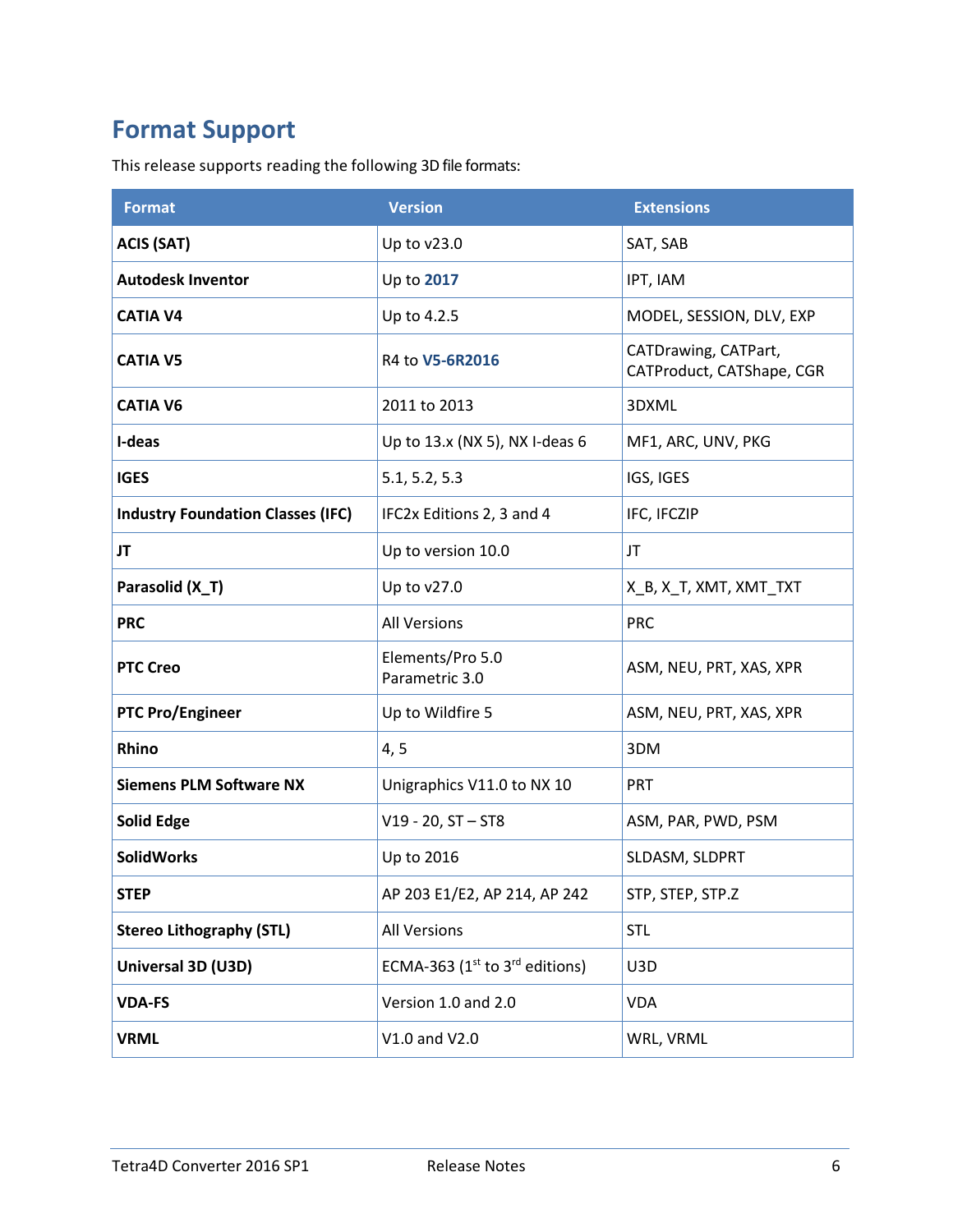### <span id="page-7-0"></span>**Updated formats support and Reader/Writer enhancements**

This section presents the CAD Readers and Writers enhancements for the 2016 SP1 Tetra4D Converter release.

#### <span id="page-7-1"></span>**CAD Reader: CATIA**

• **Support for CATIA V5-6R2016**

#### <span id="page-7-2"></span>**CAD Reader: Inventor**

• **Support for Inventor 2017**

#### <span id="page-7-3"></span>**Export 3D Data: STEP**

#### • **Support for STEP AP242**

In addition to the existing support of the STEP AP203 and STEP AP214 standards; Tetra4D Converter supports the export to STEP AP242 standard.

Along with this new STEP standard support, the following information can be exported:

- o **Write 3D Attributes**
	- o This option enables export the attributes linked to the 3D model.

#### o **Write 3D PMI**

- o This option enables export the PMI linked to the 3D model.
- o In the STEP file, the PMI are described as graphic information.

|                       | <b>STEP Settings</b> |  |
|-----------------------|----------------------|--|
| <b>STEP Standard:</b> | AP 242               |  |
| Save Faceted to:      | <b>Faceted</b>       |  |
| Save Analytics to:    | Analytics            |  |
| Use short names       |                      |  |
| √ Write 3D Attributes |                      |  |
| √ Write 3D PMI        |                      |  |
| ок                    | Cancel               |  |

### <span id="page-7-4"></span>**PMI: Support of CREO "Flat to screen" PMIs**

The CREO specific "flat to screen" PMIs are supported.

These PMIs are flat to screen and their position is fixed, independently of the orientation and zoom of the 3D model.